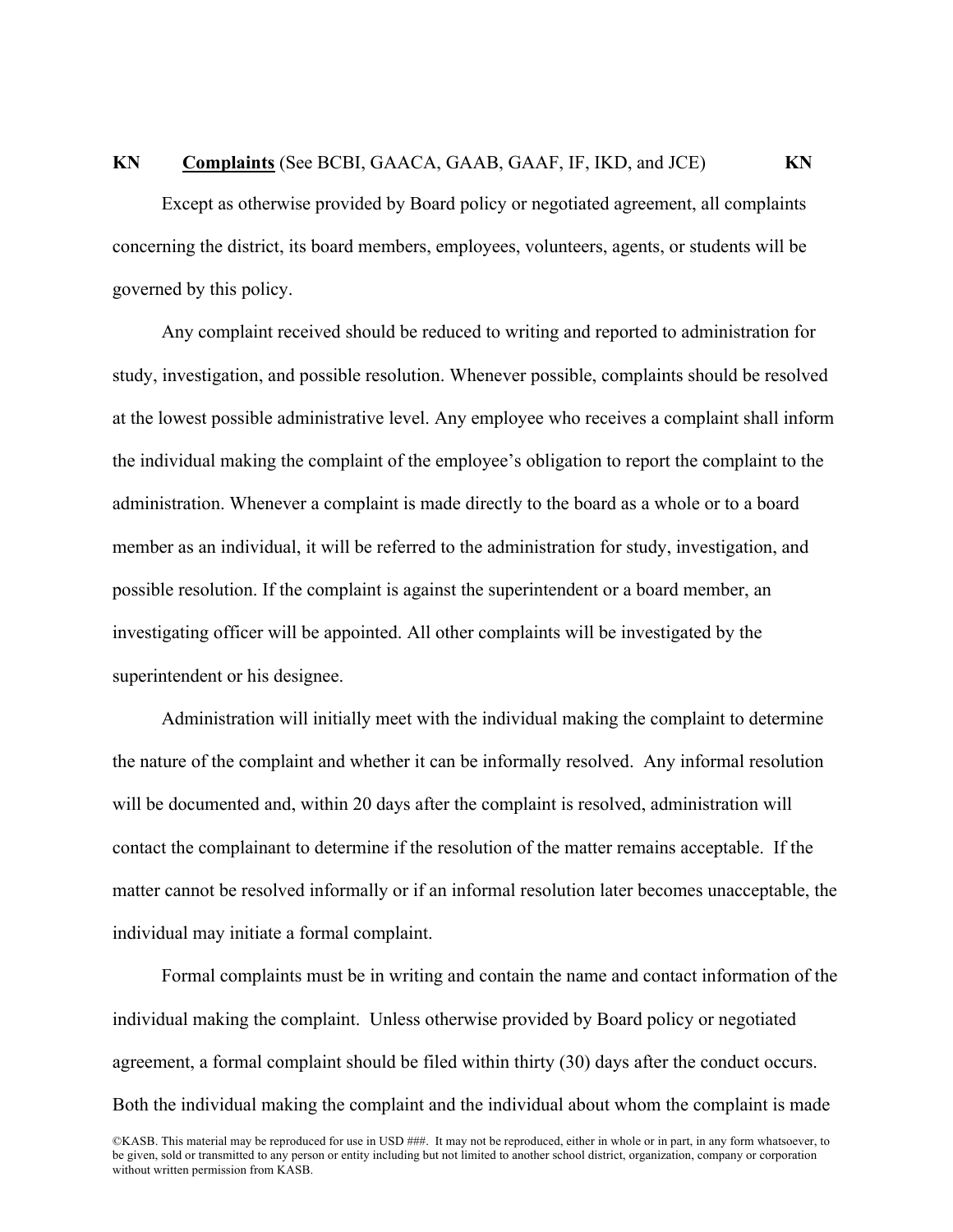will be afforded an opportunity to provide evidence relevant to the complaint. A written determination of the complaint's validity and a description of the resolution should be issued by the investigator no later than thirty (30) days after the filing of the complaint. This period may be extended by the investigator. Unless otherwise provided by Board policy or negotiated agreement, the investigator's determination is final.

## **Complaints Involving Discrimination, Harassment, or Retaliation**

### Definition of Discrimination, Harassment, and Retaliation

Protected Class: An individual's race, color, ethnicity, national origin, religion, sex/gender (to include orientation, identity or expression), age, disability, genetic information, or any other basis prohibited by law.

Discrimination: Unequal, adverse, or negative treatment, including harassment, of a person or class of persons based on one or more protected classifications that denies or limits the person's ability to obtain educational benefits or that interferes with the educational or work environment.

Conduct that could constitute prohibited discrimination includes, but is not limited to, the following if based on a protected class: unequal treatment in regard to the terms and conditions of employment (e.g., hiring, firing, compensation, benefits, assignment, transfer, recall, layoff or RIF, recruitment, testing, access to facilities and programs, training, etc.); unequal treatment in terms of educational programs or opportunities (e.g., discipline, grading, class assignments, testing, internships, access to facilities, admission to programs, etc.); employment or academic decisions based on stereotypes or assumptions about a person's abilities, traits, or performance.

Harassment: A form of discrimination; any unwelcome verbal, written, physical, or other conduct toward a person or class of persons based on a protected class that is sufficiently severe,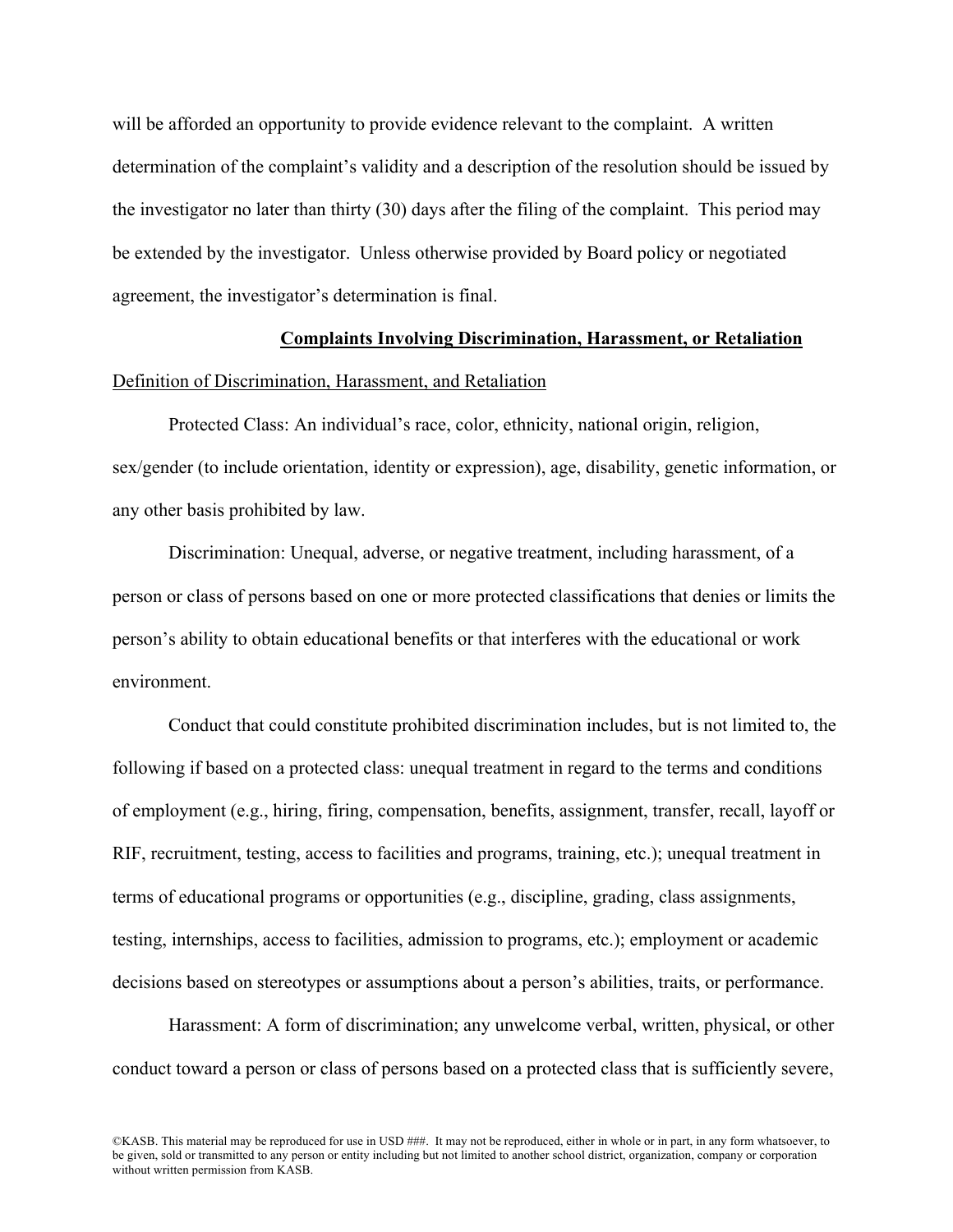pervasive, and/or persistent that it unreasonably interferes with, or deprives the person from participating in or benefiting from the District's education or employment programs and/or activities.

Conduct that could constitute prohibited harassment includes, but is not limited to, the following if based upon a protected class: slurs; derogatory stereotypes or remarks; name-calling or insults, including name-calling or insults about personal appearance or hair; teasing or taunting; derogatory jokes; derogatory gestures; display of derogatory drawings, graffiti, pictures, symbols or other written material; threats or intimidating conduct; hostile action or physical acts of aggression or violence; theft or damage to property. A single sufficiently serious act, such as an act of physical violence or quid pro quo, can amount to harassment if the act is based on a protected class.

Sexual Harassment: A form of harassment based on sex/gender (to include orientation, identity or expression) involving unwelcome conduct of a sexual nature.

Behaviors that could constitute prohibited sexual harassment include: conditioning the provision of an aid, benefit, or service on a person's participation in unwelcome sexual conduct (quid pro quo); punishing or reprimanding persons who refuse to comply with sexual requests, activities, or contact; sexual violence, including but not limited to sexual assault, unwanted sexual contact, or sexual coercion perpetrated against a person's will or where a person is incapable of giving consent; stalking; physical contact or touching of a sexual nature, including touching of intimate parts and sexually-motivated or inappropriate patting, pinching or rubbing; sexual advances and requests or pressure of any kind for sexual favors, activities, or contact; name-calling, slurs, jokes, gestures or communications of a sexual nature or based on sex; comments about an individual's body, sexual activity or sexual attractiveness. Sexual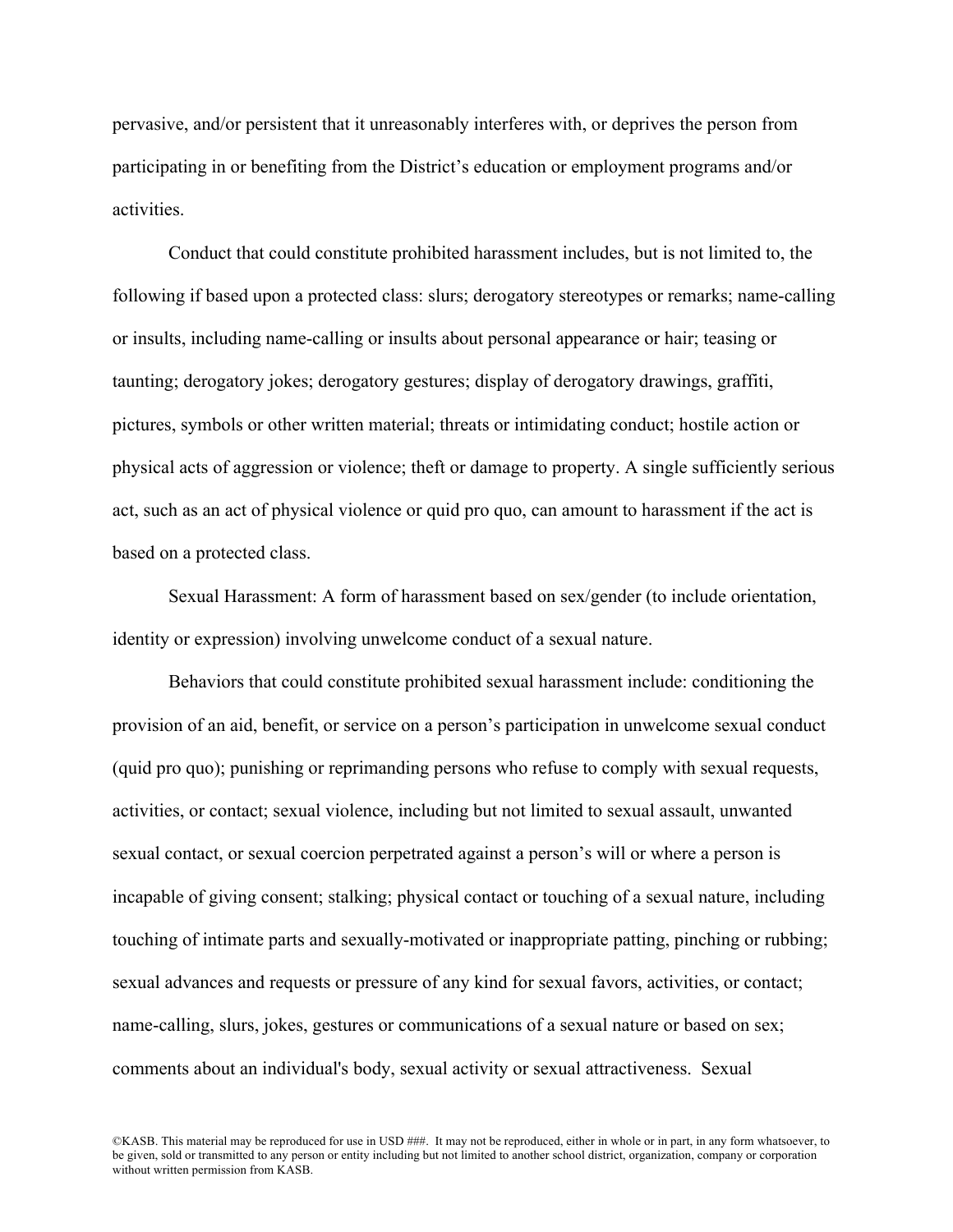harassment may occur between persons of the same or opposite sex. Any conduct of a sexual nature directed by an employee toward a student is presumed to be unwelcome.

Retaliation: Intimidation, threats, coercion, or discrimination against a person based on the person engaging in a protected activity.

Protected Activity: Making a complaint of prohibited discrimination or harassment, reporting prohibited discrimination or harassment, or participating in an investigation, formal proceeding or informal resolution, whether conducted internally or outside the District, concerning prohibited discrimination or harassment.

#### Reporting Responsibility

All District employees share in the responsibility of preventing and responding to discrimination, harassment, and retaliation. All employees who personally observe conduct that could constitute discrimination, harassment, or retaliation, or who are notified about an allegation of discrimination, harassment, or retaliation, or about conduct or events reasonably suggesting that such conduct has occurred, are required to immediately report the conduct to their immediate supervisor, the Compliance Coordinator, or the Superintendent. The Compliance Coordinator will be advised of all formal complaints. Additionally, employees who observe discrimination, harassment, or retaliation are expected to intervene to stop the conduct in situations in which they have supervisory control and it is safe to do so.

Some conduct qualifying as discrimination, harassment, or retaliation, particularly conduct involving physical or sexual violence, may also qualify as child abuse or neglect and/or a crime. Before taking any action related to this policy, an employee should determine whether there is reasonable cause to suspect that child abuse or neglect has occurred, triggering the employee's mandatory reporting obligation under Policy GAAD. The employee also should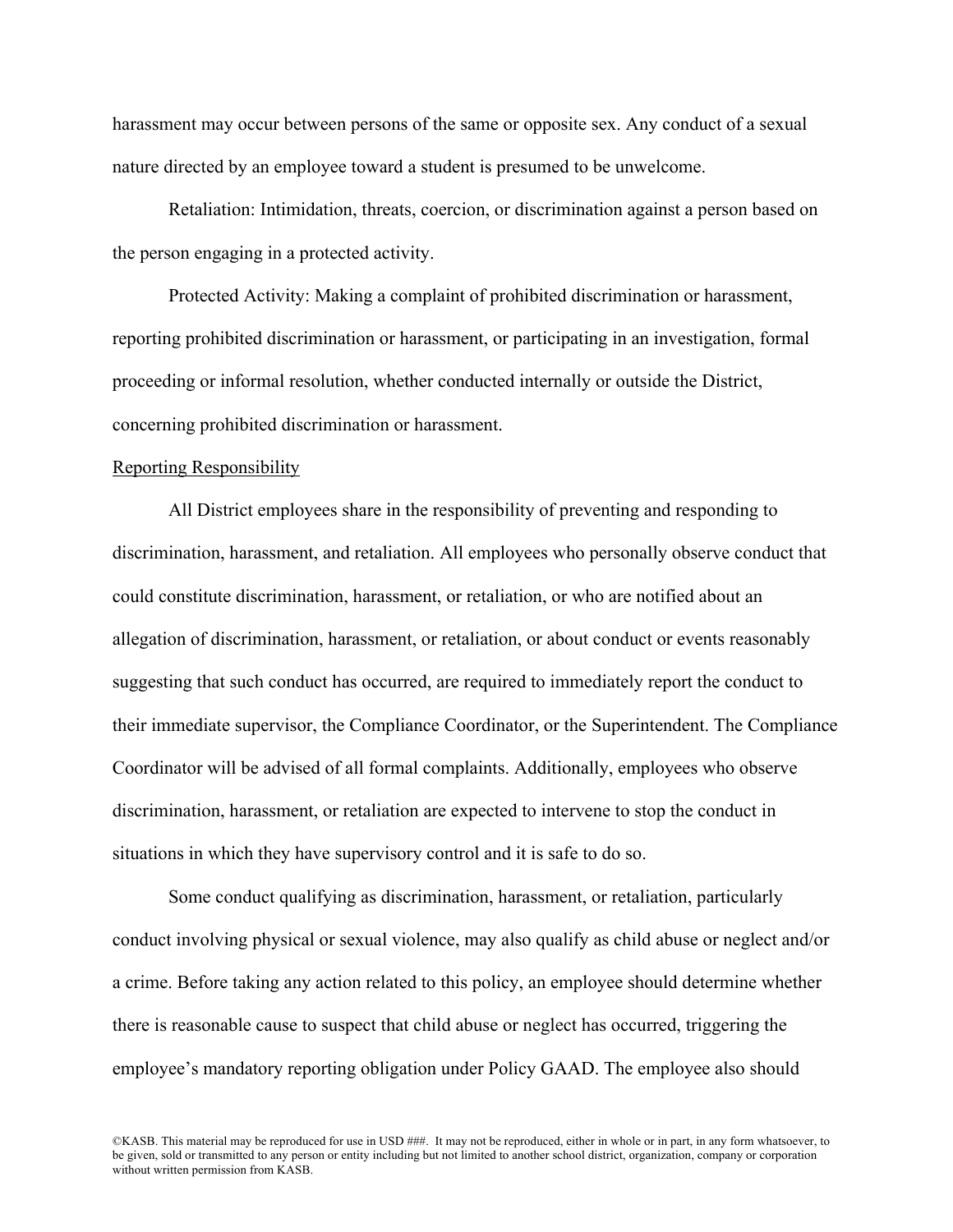determine whether they have reason to believe that the conduct constituted the commission of a felony or misdemeanor, involved the possession of a weapon or drugs, or resulted in or was substantially likely to have resulted in serious bodily injury to others, triggering the employee's duty to report the conduct to law enforcement under Policies EBC and JDDB.

If at any point during a complaint investigation an employee has reasonable suspicion that the underlying conduct involved child abuse or neglect, the employee is required to immediately contact the Department for Children and Families (DCF). If at any point during a grievance investigation an employee has reason to believe that the underlying conduct involved the commission of a crime the employee is required to immediately contact law enforcement officials or ensure that a building principal or district administrator has contacted law enforcement.

District employees who fail to meet these reporting requirements will be subject to discipline, up to and including termination, but in no event will a victim be disciplined for failing to make a report.

All students, parents, visitors, community members, contractors, and others should immediately report any conduct that could constitute discrimination, harassment, or retaliation to the Compliance Coordinator, or to any District employee with whom they are comfortable discussing the conduct.

### **Compliance Coordinator**

**Tony Blackwell, Assistant Superintendent of Schools 401 S. High School Street Altamont, KS 67330 Telephone Number: 620-784-5326 Email: tblackwell@usd506.org**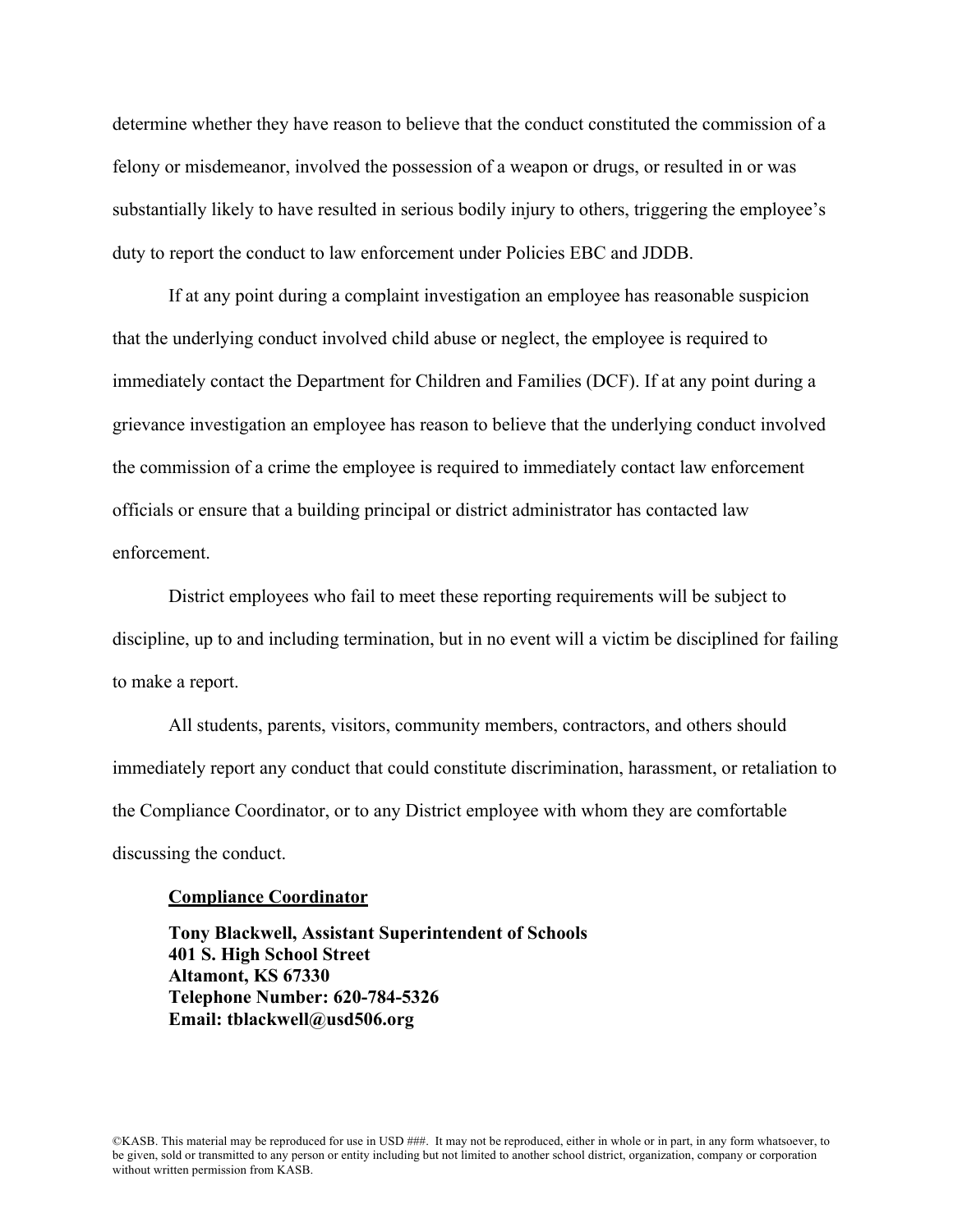### Complaint Process – Definitions

Prohibited Conduct: Discrimination, harassment (including sexual harassment), or retaliation as defined above; aiding, abetting, inciting, compelling, or coercing discrimination, harassment, or retaliatory actions; discrimination, harassment or retaliation against any person because of their association with a person protected from such conduct in accordance with this policy.

Complainant: Any person who in participating in or attempting to participate in the District's education or employment programs and/or activities and who is alleged to be the victim of conduct that could constitute prohibited conduct.

Formal Complaint: A document filed by or on behalf of a complainant alleging prohibited conduct, or a document signed by the Compliance Coordinator setting forth a report of alleged prohibited conduct.

Where a complainant is unable for any reason to file a complaint, for example, due to age or disability, a complaint may be filed by a parent, guardian, or representative on behalf of the complainant.

Respondent: A person who has been reported to be the perpetrator of conduct that could constitute prohibited conduct.

Party/Parties: All complainant(s) and respondent(s) involved in a formal complaint; formal complaints may involve multiple complainants and/or respondents.

Supportive Measures: Non-disciplinary, non-punitive, individualized services offered as appropriate, as reasonably available, and without fee or charge to a complainant or respondent before or after the filing of a formal complaint or where no formal complaint has been filed, which are designed to restore or preserve equal access to education or employment programs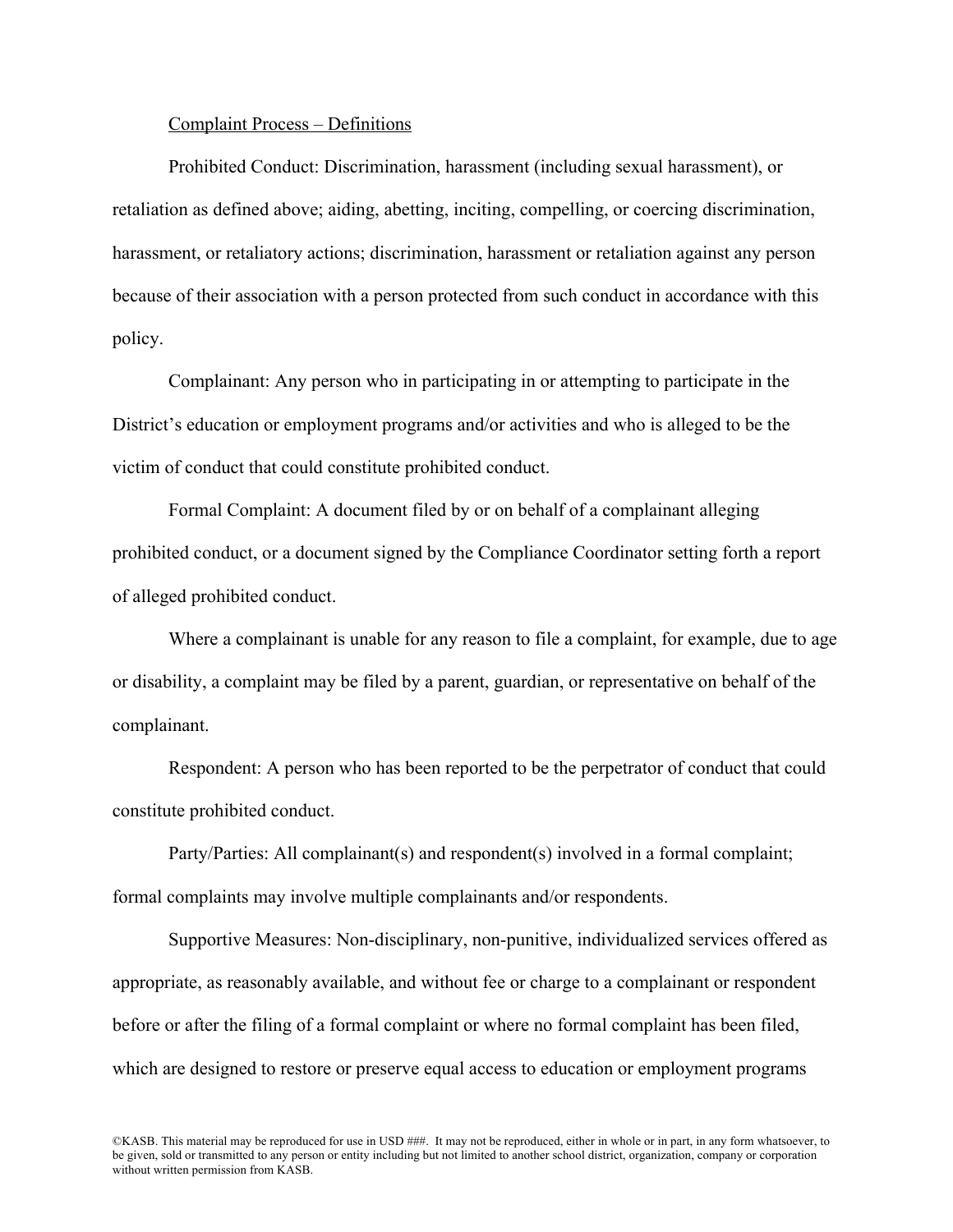and/or activities without unreasonably burdening the other party, including measures designed to protect the safety of parties or the educational/work environment or to deter prohibited conduct.

The range of supportive measures for students include, but are not limited to: separating or restricting contact between the parties; altering class schedules, passing periods, or class seating arrangements; offering counseling, social emotional programming or other supportive resources; providing additional supervision or monitoring for a student; placing an employeerespondent on leave during the pendency of an investigation; and assisting with filing criminal charges.

The range of supportive measures for employees include, but are not limited to: separating or restricting contact between the parties; altering duties, work schedules, or work locations; placing an employee/respondent on leave during the pendency of an investigation; and assistance with filing criminal charges.

Working days: Days on which the District's business offices are open.

Investigator: The District administrator designated to investigate a formal complaint.

For formal complaints alleging student-on-student prohibited conduct, the building principal, assistant principal, athletic director, or other administrator will be the designated investigator.

For formal complaints alleging student-on-staff prohibited conduct, a building principal or administrator from a school building that the student does not attend will be the designated investigator.

For formal complaints alleging staff-on-staff prohibited conduct, staff-on-student prohibited conduct, and all other formal complaints, the Human Resources Director or designee will be the designated investigator.

©KASB. This material may be reproduced for use in USD ###. It may not be reproduced, either in whole or in part, in any form whatsoever, to be given, sold or transmitted to any person or entity including but not limited to another school district, organization, company or corporation without written permission from KASB.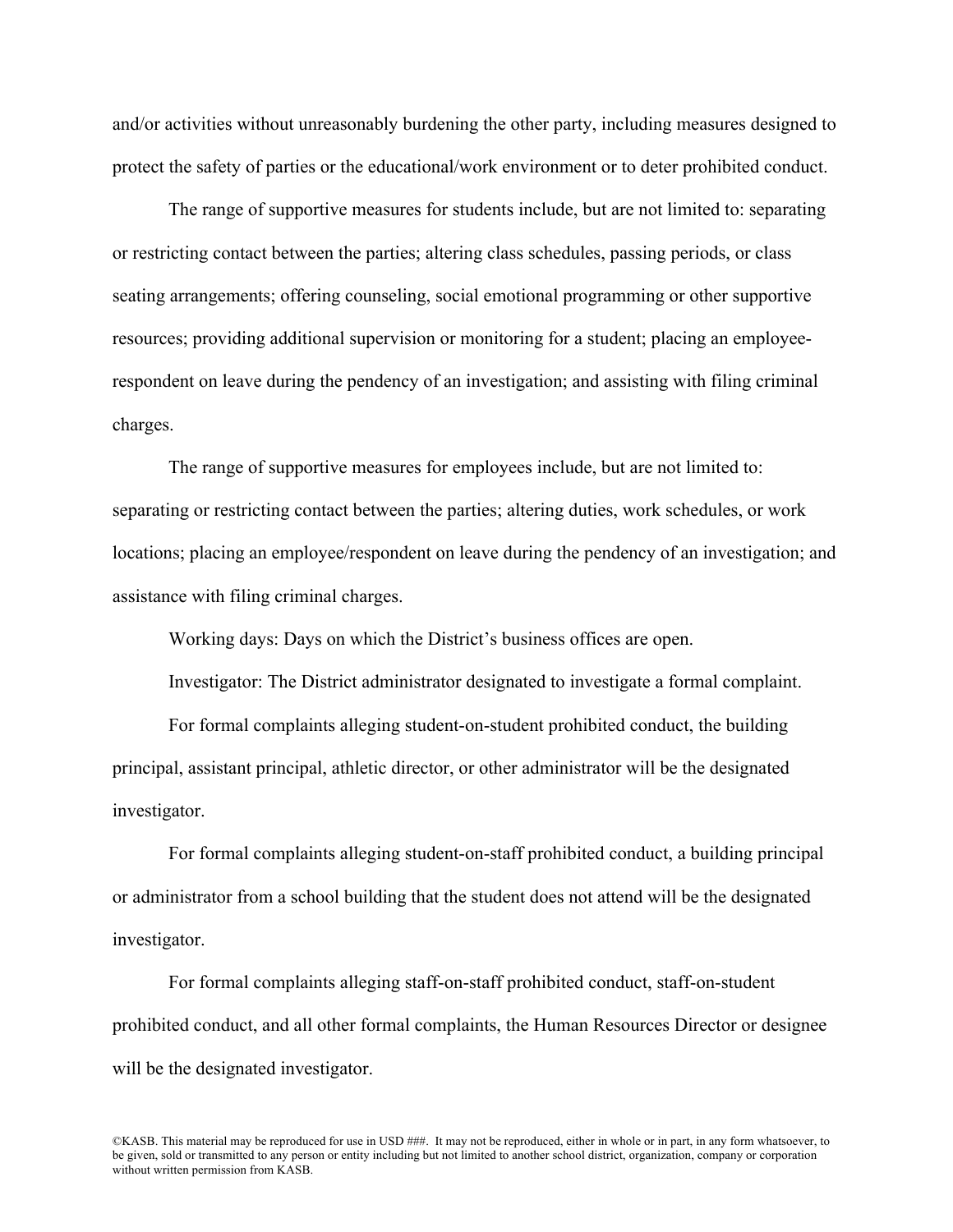Decision-Maker: The District administrator designated to issue a decision regarding an investigation conducted into a formal complaint implicating Title IX.

For formal complaints against student-respondents implicating Title IX, the designated decision-maker will be the Superintendent or designee.

For formal complaints against staff-respondents implicating Title IX and all other formal complaints implicating Title IX, the designated decision-maker will be the Superintendent or designee.

Remedy: Prompt, effective, and appropriate action taken to restore or preserve equal access to education or employment programs and/or activities that is taken with the goal of preventing future recurrence of prohibited conduct and redressing the effects of prohibited conduct.

Remedies may have educational, restorative, rehabilitative, and/or punitive components. Remedies may include, but are not limited to: the same services provided as supportive measures; follow-up contact with a complainant; disciplinary sanctions or consequences against the respondent; additional training for students and/or employees; and data reviews, assessments, or climate checks to ensure compliance with this policy.

Appeal Officer: The District administrator assigned to issue a decision regarding appeal of an investigation determination.

For all formal complaints, the appeal officer will be the Superintendent or designee.

## Complaint Process – Overview

The protections of this policy apply to all students, employees, parents, and visitors to District property or District sponsored activities or events. The District will investigate and address alleged prohibited conduct regardless of where it occurs.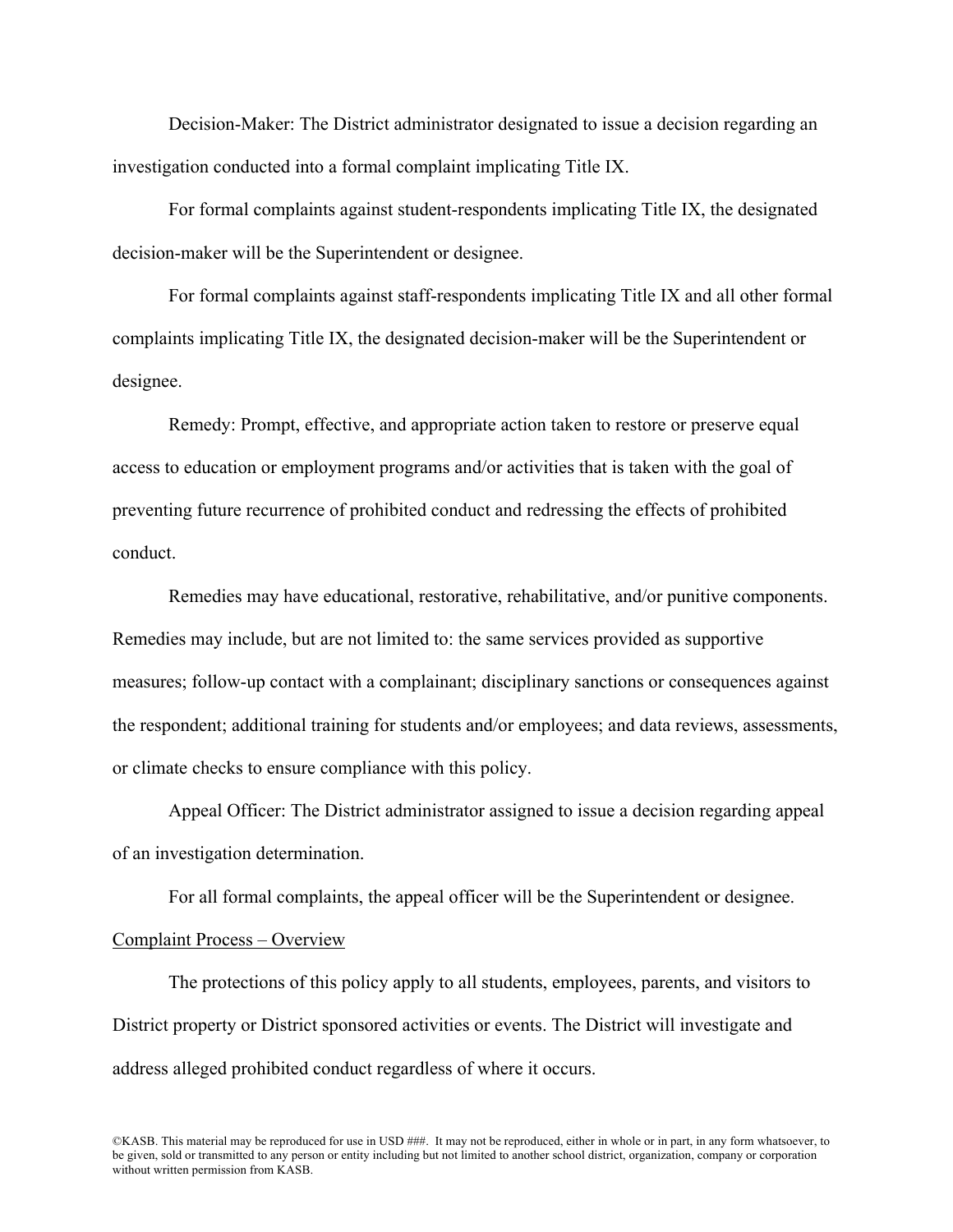When a party is a student under 18 years old, all written notifications provided pursuant to this policy will be directed to the student's parents/guardians.

The complaint process may be temporarily delayed and/or timelines may be extended for good cause with written notice to the parties explaining the reason(s) for the action.

Effect of Law Enforcement Investigation: When a Compliance Coordinator, investigator, decision-maker, or appeal officer reasonably believes that a law enforcement investigation will commence, they may temporarily suspend the complaint process and investigative efforts, but will continue supportive measures as appropriate. The internal investigation during a pending law enforcement investigation may continue when appropriate or necessary due to: requirements under state or federal law including student due process rights related to discipline; delay in the law enforcement investigation; and/or exceptional circumstances. As soon as the District becomes aware that the law enforcement investigation has concluded, the grievance process will resume. A finding by law enforcement that no wrongdoing occurred will not determine the outcome of the District's investigation but will be considered along with the other evidence.

In the event that any person involved in an investigation has a concern that the designated investigator, decisionmaker, or appeal officer may have a bias or conflict of interest, or for any other reason, the Compliance Coordinator will evaluate the situation and determine in their sole discretion whether to designate a different internal investigator, decision-maker, or appeal officer. In their sole dissertation, the Compliance Coordinator may choose to retain an outside investigator, decision-maker, or appeal officer.

At any time during the complaint process before a determination is reached, the parties may be offered or request an informal resolution process, such as mediation or restorative justice, in lieu of a full investigation and determination, but in no event will informal resolution be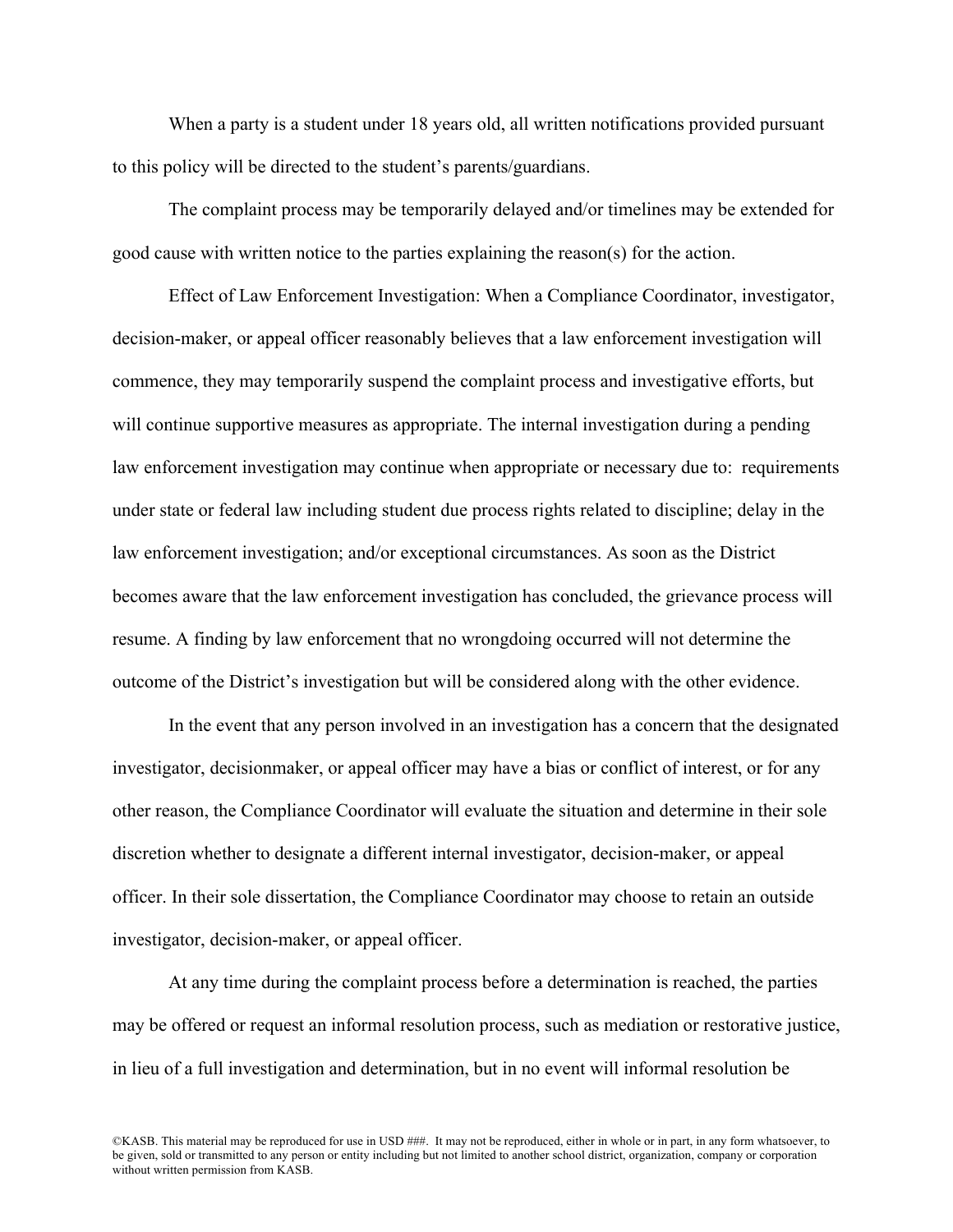facilitated to resolve a complaint of staff-on-student sexual harassment. In order for informal resolution processes to be implemented, all parties must voluntarily agree in writing. In the event that a resolution is reached during the informal resolution process and agreed to in writing by the parties, then the formal complaint will be dismissed, and the complainant is precluded from filing a second complaint concerning the original allegation, however, patterns of conduct will be considered in subsequent complaints involving the same respondent. At any time prior to agreeing to a resolution, any party may withdraw from the informal resolution process and resume the complaint process.

At any time, whether or not a complainant files a formal complaint under this policy, a complainant may file a complaint with the U.S. Department of Education Office for Civil Rights (OCR), the U.S. Equal Employment Opportunity Commission (EEOC), the U.S. Department of Agriculture (USDA) Office of the Assistant Secretary for Civil Rights, the U.S. Department of Justice, the Kansas Human Rights Commission (KHRC), DCF, law enforcement and/or any other appropriate agency. To the extent permitted by law, the District will investigate all formal complaints, even if an outside agency or law enforcement is also investigating a complaint arising from the same circumstances.

In determining whether prohibited conduct occurred, an objective evaluation of all relevant evidence will be made and the following will be considered: the surrounding circumstances; the nature of the conduct; the relationships between the parties involved; past incidents; and the context in which the alleged incidents occurred. Investigations begin with presumptions that the respondent did not engage in any prohibited conduct, and that the complainant is credible. A determination that this policy has been violated and credibility determinations will only be made at the conclusion of an investigation. In no event will past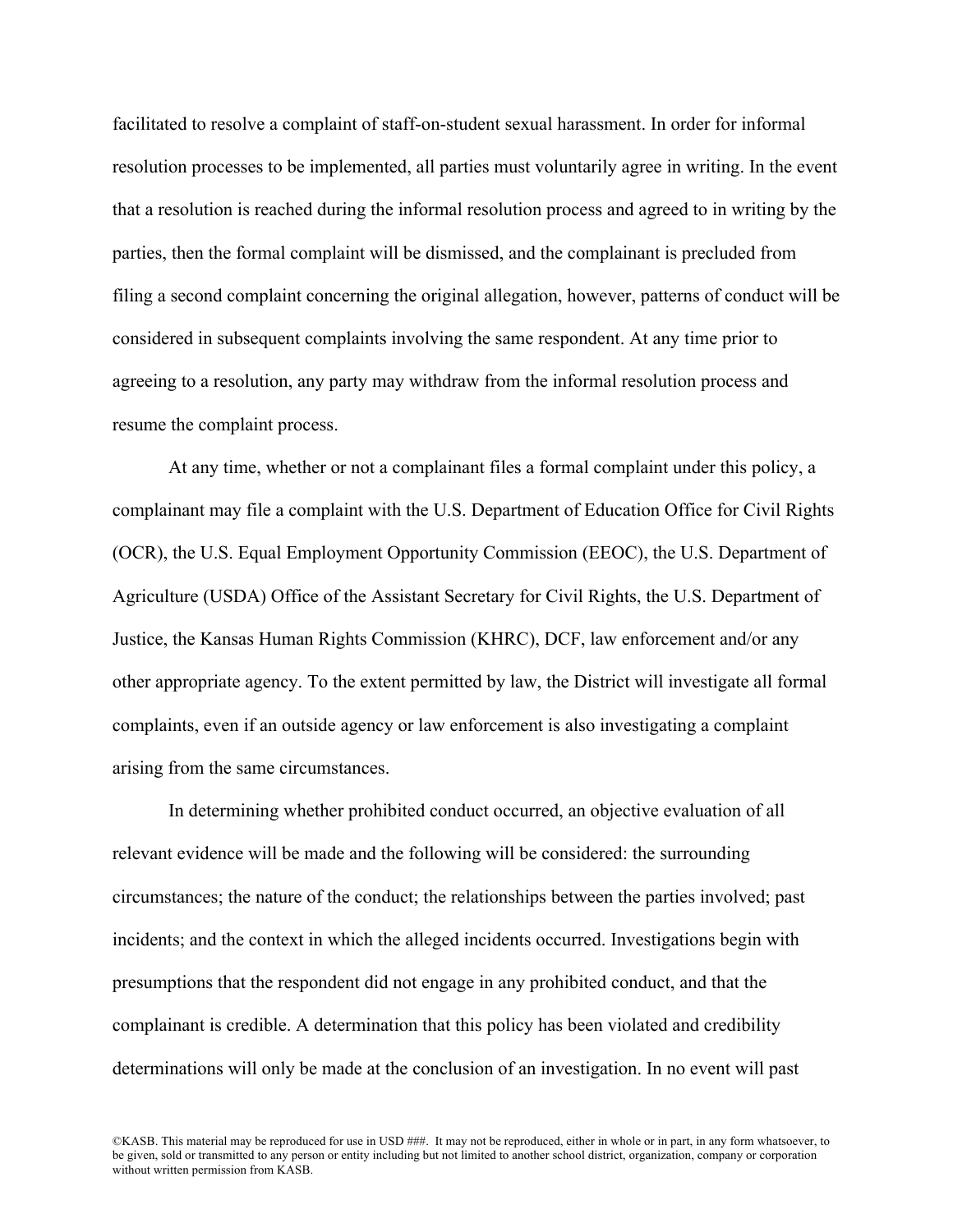sexual behavior of a complainant be considered, except in the limited circumstance where the evidence is offered to prove consent or that someone other than the respondent committed the alleged misconduct.

If, at the conclusion of an investigation, a determination is made that prohibited conduct occurred, the District will institute appropriate remedies, including appropriate disciplinary sanctions or consequences against the respondent.

Students who violate this policy will be subject to discipline, which may include detention, loss of a privilege, parent and/or student conference, an alternative disposition agreement, in-school suspension, out-of-school suspension with or without probation, and expulsion with or without probation. Students are subject to discipline for prohibited conduct that occurs off District property or outside of a District-sponsored activity or event if the conduct interferes with a student's educational opportunities, or substantially disrupts the orderly operations of the District, a school, a classroom, or a District-sponsored activity or event.

Employees who violate this policy will be subject to discipline, which may include a conference, written reprimand, required training or other measures, reassignment, unpaid leave, and termination.

Parents, visitors, community members, contractors or others who violate this policy may be prohibited from District property or otherwise restricted while on District property.

Students, employees, and others will not be disciplined for speech in circumstances where it is protected by law, but other non-disciplinary remedies may be instituted to address prohibited conduct.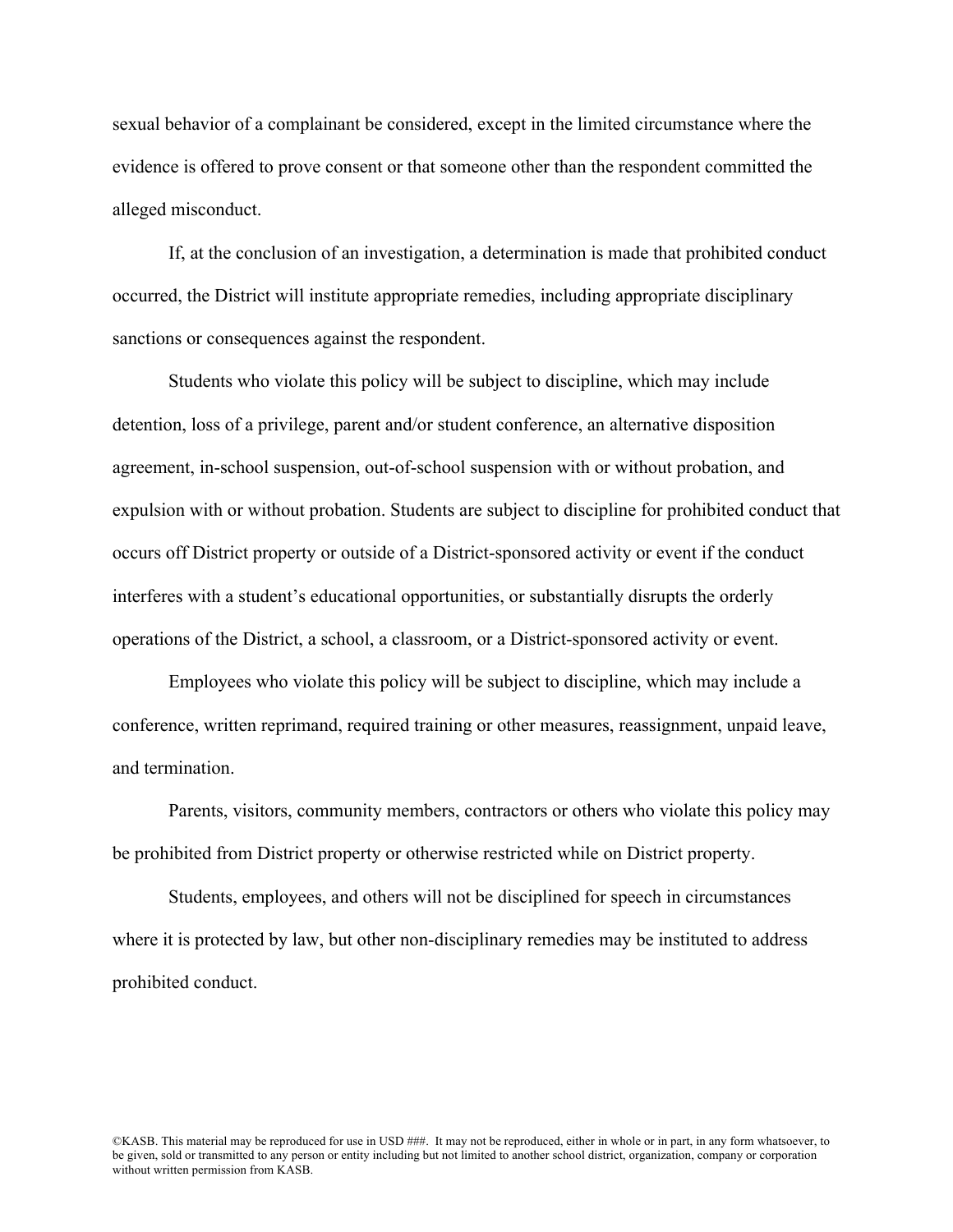## Complaint Process – Steps

1. Compliance Coordinator or Designee Offers Supportive Measures:

Upon receiving notice of conduct that could constitute prohibited conduct, the Compliance Coordinator or designee will promptly contact the complainant in a confidential manner to discuss the availability of supportive measures and to explain the process for filing a formal complaint.

2. Filing a Formal Complaint:

A complainant may file a formal complaint by submitting the complaint in person, by mail, by telephone, or by e-mail to the Compliance Coordinator or designee. If a verbal report of prohibited conduct is made, the complainant will be asked to submit a written complaint. If a complainant refuses or is unable to submit a written complaint, the Compliance Coordinator or other District employee to whom the report was made will summarize the verbal complaint in writing and sign the summary.

If a complainant does not file a formal complaint, the Compliance Coordinator in their sole discretion may sign a formal complaint and initiate the complaint process. The Compliance Coordinator will initiate the grievance process over the wishes of the complainant only where such action is not clearly unreasonable in light of the known circumstances.

A complaint should be filed immediately after alleged prohibited conduct occurs and as soon as possible in order to ensure the best possible investigation. Delay in filing can result in an impaired investigation due to lack of sufficient evidence and a compromised ability to rely on recollections of parties and witnesses.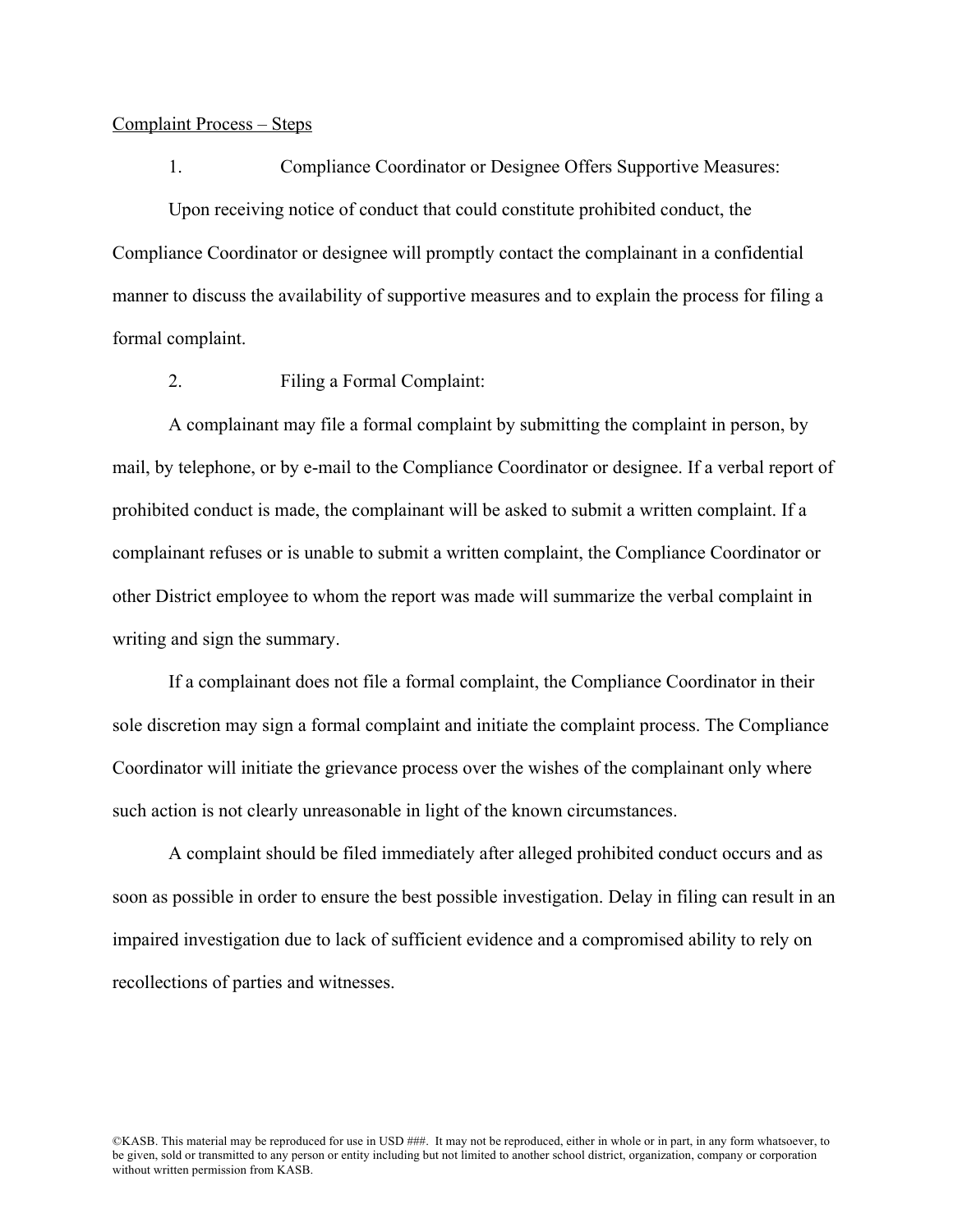## 3. Investigation by Designated Investigator:

The designated investigator will interview the complainant, witnesses, and the respondent and review relevant records. District employees and students are required to fully participate in investigations, but in no event will a complainant be subjected to any disciplinary sanctions or consequences for refusing or failing to participate.

Within 30 working days of receiving the formal complaint, the investigator will conclude the investigation and create a report that summarizes the relevant evidence. For all complaints other than complaints implicating Title IX: (a) the report also will include the investigator's determination as to whether the preponderance of the evidence shows that this policy was violated; (b) the investigator will give written notice to the parties of the investigator's determination, including information regarding remedies as appropriate; and (c) the investigator's determination is final, unless a timely appeal is filed.

3a. Additional Investigation Steps for Formal Complaints Implicating Title  $IX:$ 

Upon receiving a formal complaint and before beginning their investigation, the designated investigator will send written notice to the parties of the allegations, including the identities of the parties involved, the alleged prohibited conduct, and the date and location of the alleged incident. Within 20 working days of receiving the formal complaint, the investigator will gather all relevant evidence and, as appropriate, provide the parties with copies of the evidence gathered. The parties will have 10 working days to inspect, review, and respond to the evidence.

Once the investigator's report summarizing the relevant evidence is completed, the investigator simultaneously will make the report available to: (a) parties for their review and written response; and (b) the decision-maker. The parties will have 10 working days to submit a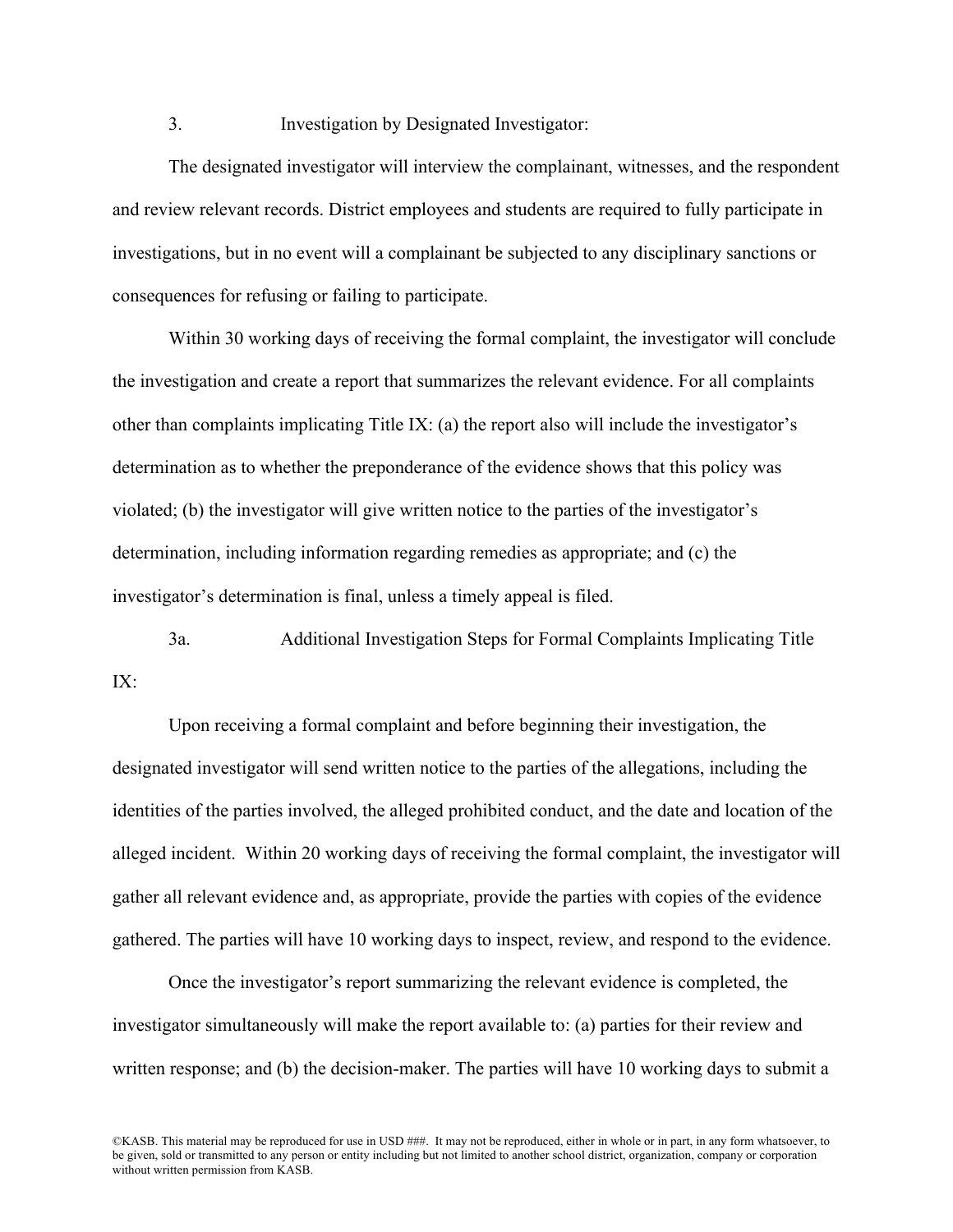response to the investigator's report, including proposed relevant questions for the decisionmaker to ask the other party and/or any witnesses. In their sole discretion, the decision-maker may re-interview parties and/or witnesses to ask follow-up questions.

The decision-maker will review the investigation, including any of the following steps: review of the evidence gathered and investigation report, re-interviewing a party or witness, and gathering additional evidence if deemed necessary.

No later than 20 working days after receipt of the investigator's report, the decisionmaker simultaneously will issue to the parties a written determination as to whether the preponderance of the evidence shows that this policy was violated. The written determination to each party will include the following information as appropriate: identification of the allegations, a description of the procedural steps taken, findings of fact, conclusion regarding application of the student discipline code or policies/procedures applicable to employees to the facts, a concise statement of the rationale supporting the conclusion on each allegation, any disciplinary sanctions imposed on the respondent, what remedies will be instituted, and notice of the appeal procedure. The decision-maker's determination is final, unless a timely appeal is filed.

4. Appeal:

No later than 20 working days after the issuance of a determination, a party may appeal the determination due to the following reasons only: procedural irregularity that affected the determination, new evidence that was not reasonably available at the time the determination was made, or conflict of interest or bias on behalf of the Compliance Coordinator, investigator, or decision-maker.

Upon receipt of appeal, the appeal officer will issue written confirmation to the parties that the appeal was received. In their sole discretion, the appeal officer's review of the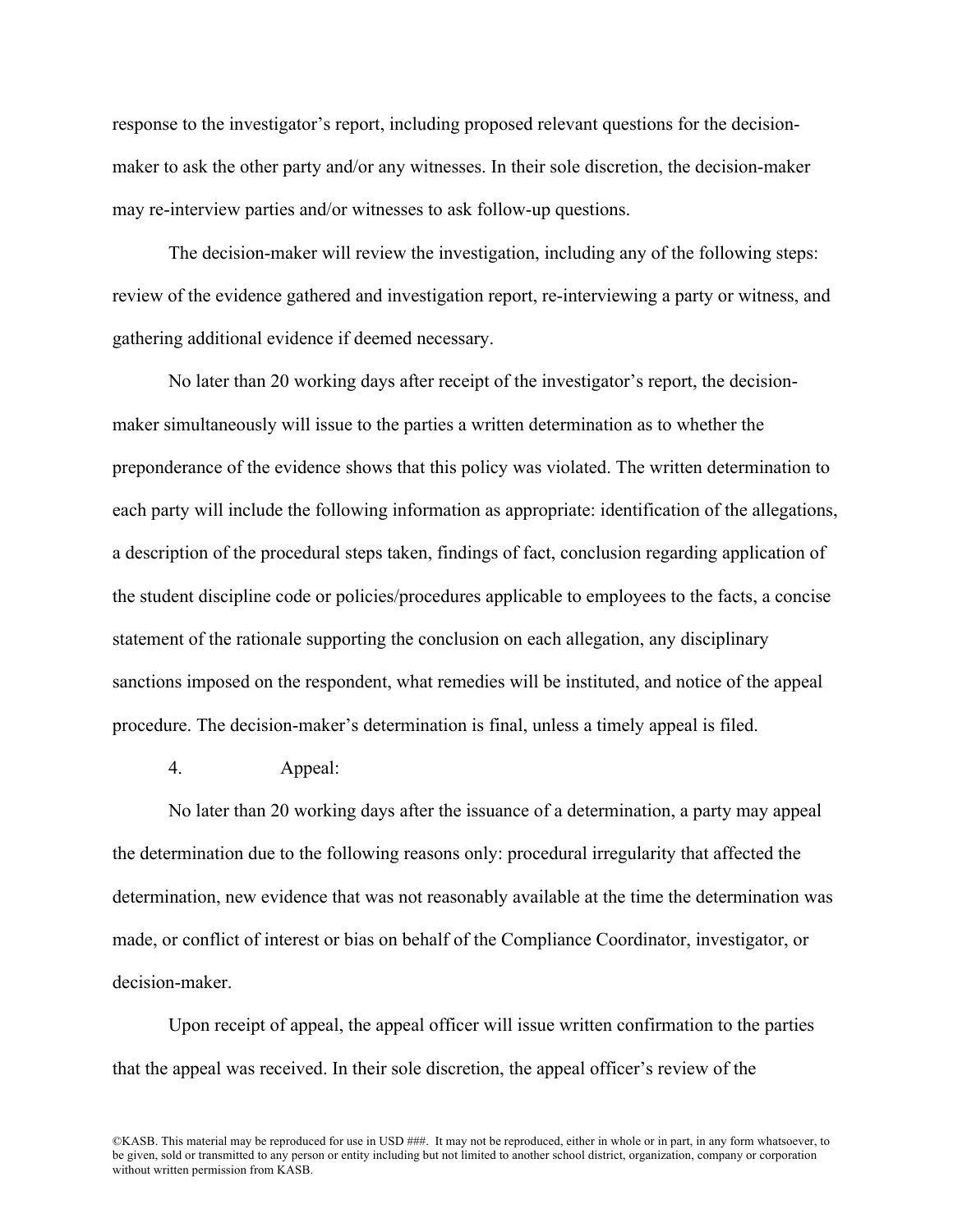investigation may include any of the following steps: review of the evidence gathered and written reports and determinations, re-interviewing a party or witness, and gathering additional evidence if deemed necessary. No later than 20 working days after receiving notice of the appeal, the appeal officer simultaneously will issue to the parties a written decision describing the result of the appeal and a concise rationale for the result. The appeal officer's decision is final. Confidentiality and Retention of Investigation Information and Records

Except as necessary to complete a thorough and effective investigation and grievance process under this policy and as required by law or Board policy, the identity of complainants, respondents, and witnesses, information related to investigations, evidence gathered, and records created during investigations will be maintained in strict confidence.

In implementing this policy, the District will comply with state and federal laws regarding the confidentiality of student and employee records. Information and records regarding any disciplinary sanctions imposed on an employee or student will be maintained and disclosed in the same manner as any other disciplinary record.

The Compliance Coordinator will retain investigation files for a time period of no less than 10 years, and investigation determination notices will be permanently retained in individual employee and student files. Where a charge or civil action alleging discrimination, harassment, or retaliation has been filed, all relevant records will be retained until final disposition of the matter.

#### Complaints About Policy

The superintendent shall report any unresolved complaint about policies to the board at the next regularly scheduled board meeting.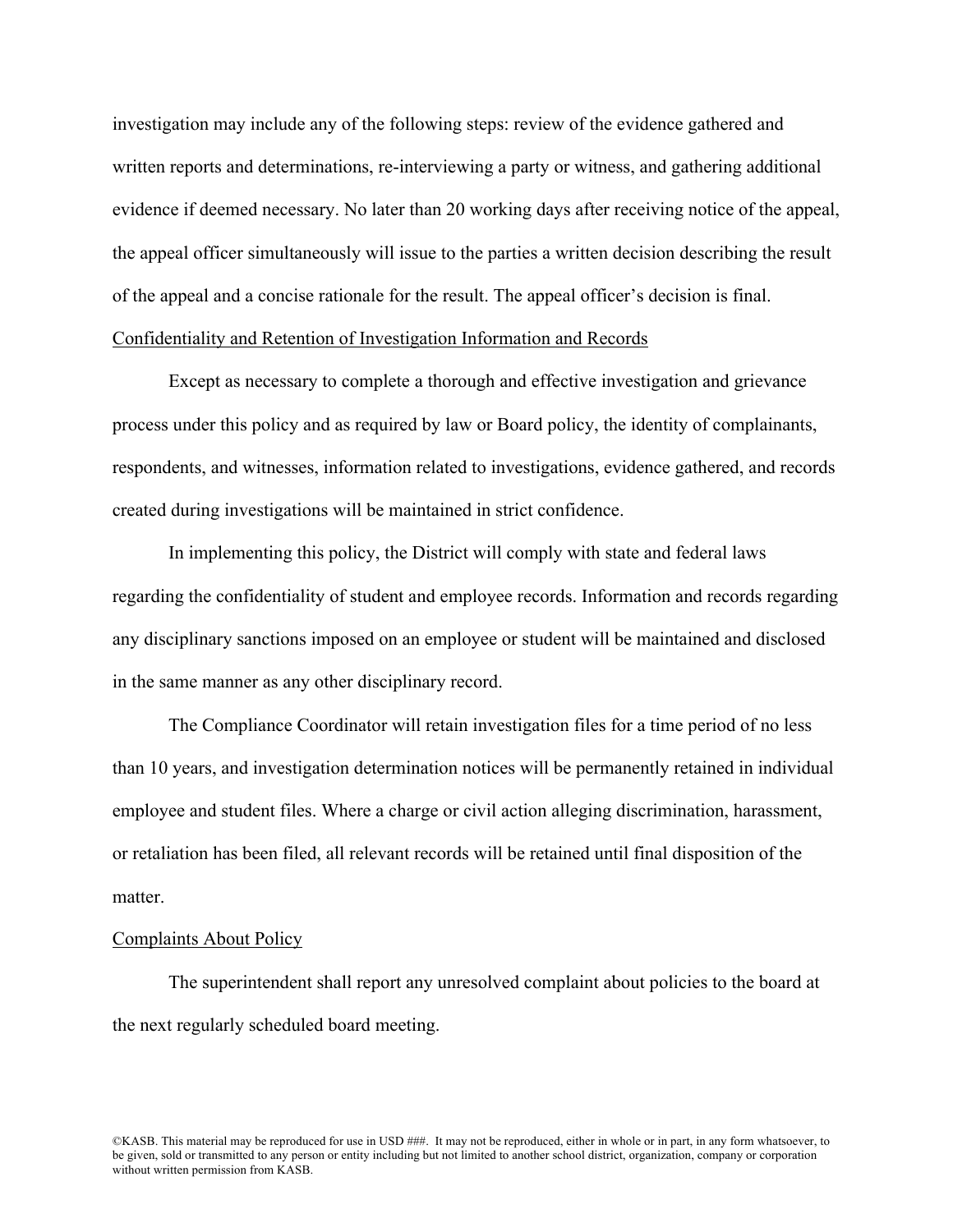## Complaints About Curriculum (See IF)

The superintendent shall report a failure to resolve any complaint about curriculum to the board at the next regularly scheduled board meeting.

#### Complaints About Facilities and Services

The superintendent shall report any unresolved complaint about facilities and services to the board at the next regularly scheduled board meeting.

#### Complaints About Personnel

The superintendent or the building principal involved shall report any unresolved complaint about personnel to the board at the next regularly scheduled board meeting.

## Complaints About Emergency Safety Intervention Use

Complaints concerning the use of emergency safety interventions by district staff shall be addressed in accordance with the local dispute resolution process outlined in board policy GAAF.

Approved: 04-12-21

KASB Recommendation – 9/97; 8/98; 3/00; 4/07; 6/13; 6/15